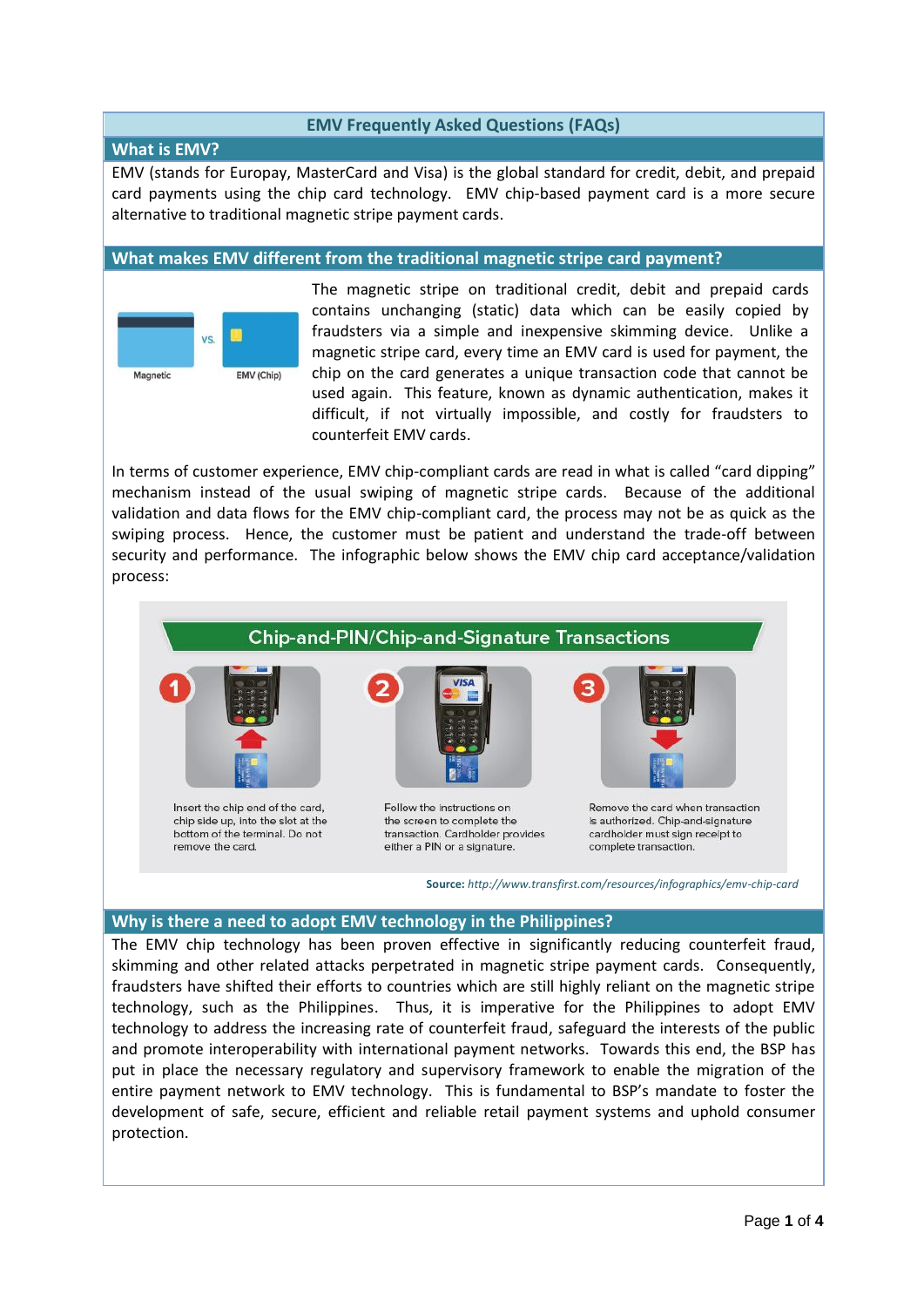## **What are the relevant BSP regulations governing EMV migration?**

#### **BSP Circular No. 808 dated 22 August 2013**

Requires BSP-Supervised Financial Institutions (BSFIs) to shift from magnetic stripe technology to EMV chip-compliant cards, point-of-sale (POS) terminals and automated teller machines (ATMs).

#### **BSP Circular No. 859 dated 24 November 2014**

Provides the EMV implementation guidelines which set forth BSP's supervisory expectations with respect to management of risks while migrating the payment network to the EMV platform.

#### **BSP Memorandum No. M-2016-011 dated 31 August 2016**

Provides guidance on the adoption of chip and Personal Identification Number (PIN) as the primary cardholder verification method for EMV compliant Philippine-issued debit cards.

#### **BSP Memorandum No. M-2016-013 dated 27 September 2016**

Requires BSFIs to submit quarterly reports indicating the status of their EMV migration activities and compliance to the BSP.

## **BSP Circular No. 936 dated 28 December 2016**

Establishes the EMV Card Fraud Liability Shift Framework (ECFLSF) which sets forth the general principles in the allocation of liability and resolution of disputes on fraudulent transactions arising from counterfeit cards.

## **How will the EMV requirement affect -**

## **BSP Supervised Financial Institutions?**

All BSFIs with card issuing and acquiring functions are primarily responsible for migrating their payment card products and card-accepting devices/terminals to EMV technology in compliance with pertinent BSP regulations. Activities to migrate to EMV include the replacement of terminals (e.g. ATMs), replacement of the software that drives these terminals (i.e. hosts), as well as the replacement of the payment cards (e.g. ATM/debit card and prepaid card) previously issued.

## **Players in the Domestic Payment Network?**

Key players in the domestic payment network should also prepare their respective systems, terminals and network to support EMV technology. These include merchants, providers of ATMs, POS terminals and similar devices, card vendors, card personalization bureaus and domestic switch (BancNet) responsible for processing and handling domestic transactions. Since most of these players normally partner/coordinate with issuing/acquiring BSFIs, it is incumbent upon all affected BSFIs to ensure that these key players comply with BSP guidelines on EMV technology.

## **Cardholders/Customers?**

To protect their accounts from fraudulent transactions arising from counterfeit and skimming attacks, debit, credit and prepaid cardholders should cooperate with their issuing banks in the replacement of their magnetic stripe cards with EMV chip-compliant cards. Consumers are advised to update their contact details with their banks to ensure they receive timely notifications and other advisories (e.g. when they will be issued a replacement chip-based card).

## **When is the deadline for EMV migration?**



**01 January 2017** – the deadline for all BSFIs to migrate to EMV technology all Philippine-issued debit, prepaid and credit cards, ATMs, POS terminals, and other similar devices and underlying payment platforms and applications.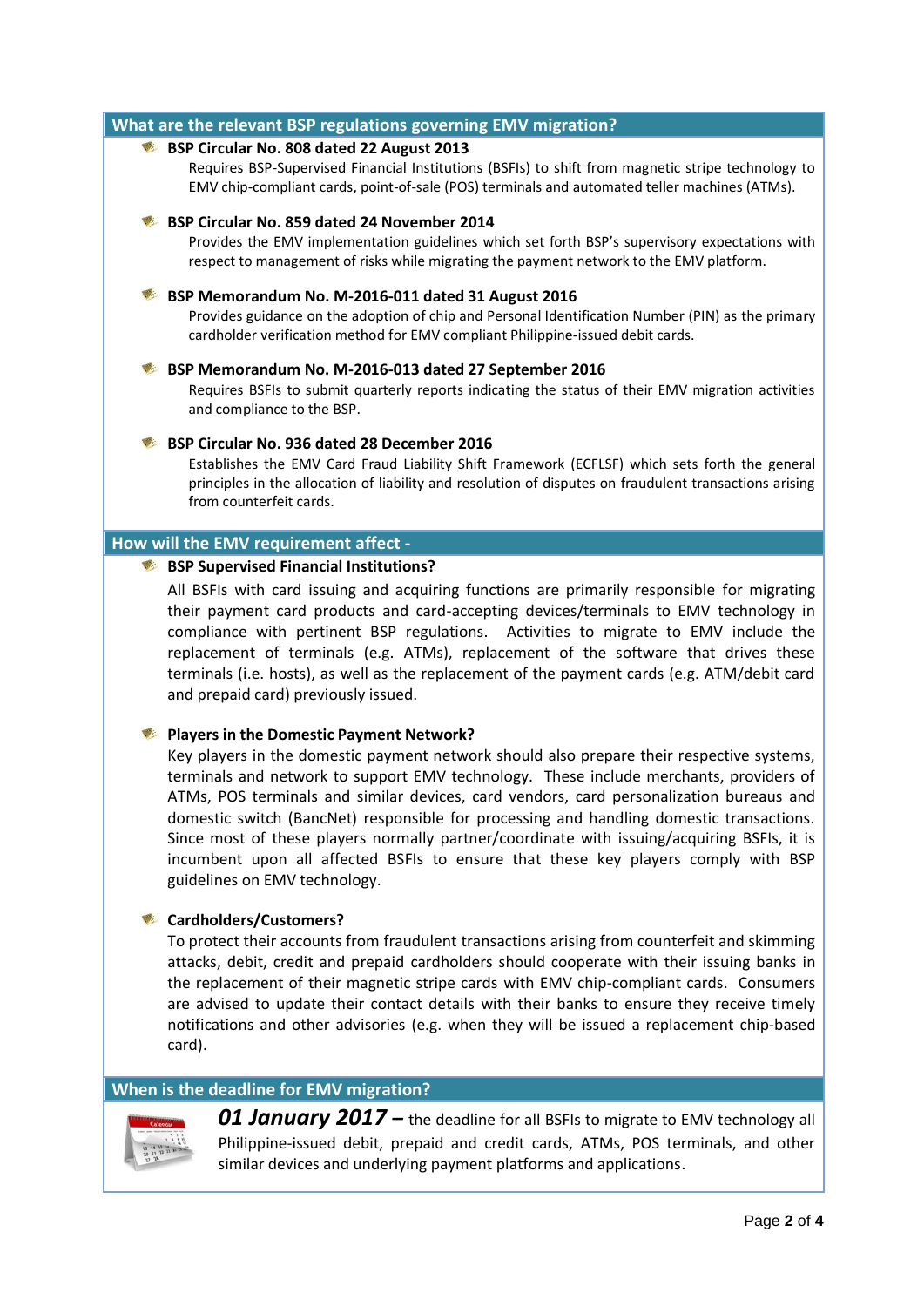# **What happens when BSFIs are not yet fully complied by 01 January 2017?**

While the EMV infrastructure and environment are still in the process of achieving full stability, customers may still use their magnetic stripe cards after 1 January 2017. However, non- or partiallycompliant BSFIs shall be subject to ECFLSF. This means that the BSFIs which have not yet or have only partially adopted the EMV technology shall be held responsible for losses associated with the use of a counterfeit card in a card-present environment. The BSP may impose additional enforcement actions pursuant to BSP Circular No. 875 dated 15 April 2015 on BSFIs that fail to demonstrate conscientious effort towards full EMV compliance.

# **How does the ECFLSF operate?**

A BSFI that has enabled secure EMV technology shall be protected from financial liability arising from losses on counterfeit card fraud. The liability for this type of fraud shall shift to the BSFI which is not or is only partially compliant with the EMV requirement.

| <b>Card Capabilities</b> | <b>Acceptance Device</b><br><b>Support</b> | <b>Liability</b> |
|--------------------------|--------------------------------------------|------------------|
| <b>MAG</b>               |                                            | <b>Issuer</b>    |
| <b>MAG</b>               |                                            | <b>Issuer</b>    |
|                          |                                            | <b>Acquirer</b>  |
|                          |                                            | <b>Issuer</b>    |

The allocation of liability for counterfeit fraud is summarized as follows:

# **Do we expect zero incidence of counterfeit fraud and skimming upon implementation of the EMV technology?**

While EMV technology has been effective in minimizing counterfeit fraud and skimming, it is not a silver bullet or a one-time solution. However, it is far more secure than magnetic stripe technology which is virtually defenseless against card skimming. Given the rapidly evolving cyber-threats and the increasing ability of fraudsters to circumvent existing controls, BSFIs should continuously monitor developments and assess risks pertinent to their payment networks and systems. Likewise, BSFIs should ensure that an interplay of technology, people and processes on top of adequate governance and risk management mechanisms are in place to effectively address emerging payment systems risks and threats.